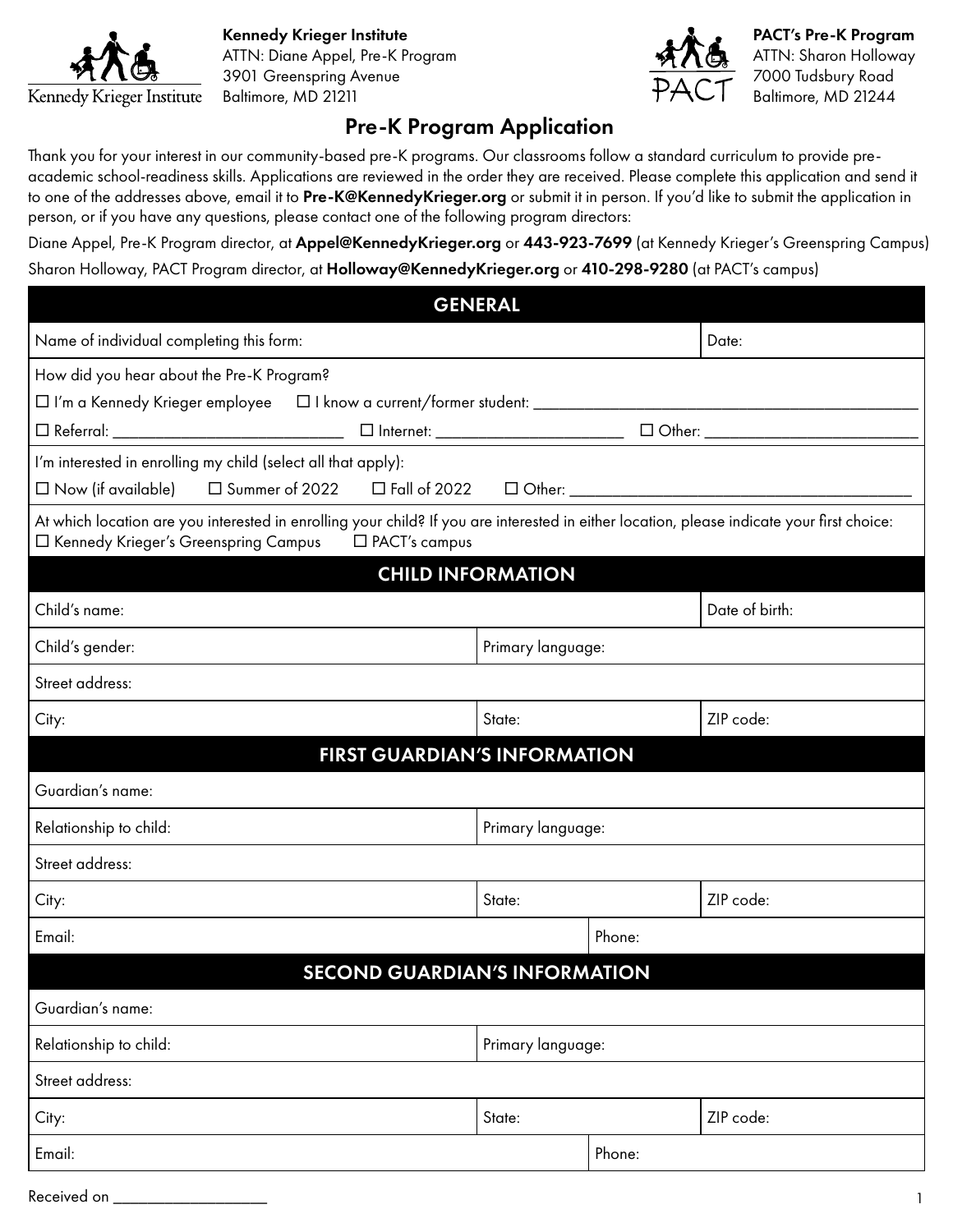| <b>HOUSEHOLD INFORMATION</b><br>Please identify all family members who live with the child. Include names and ages of siblings.                                                                         |                                 |                                                             |                                      |                                                               |  |
|---------------------------------------------------------------------------------------------------------------------------------------------------------------------------------------------------------|---------------------------------|-------------------------------------------------------------|--------------------------------------|---------------------------------------------------------------|--|
| 1.                                                                                                                                                                                                      |                                 |                                                             |                                      |                                                               |  |
| 2.                                                                                                                                                                                                      |                                 |                                                             |                                      |                                                               |  |
| 3.                                                                                                                                                                                                      |                                 |                                                             |                                      |                                                               |  |
| 4.                                                                                                                                                                                                      |                                 |                                                             |                                      |                                                               |  |
| 5.                                                                                                                                                                                                      |                                 |                                                             |                                      |                                                               |  |
| 6.                                                                                                                                                                                                      |                                 |                                                             |                                      |                                                               |  |
| Is your household income at or<br>below the levels to the right?*<br>$\Box$ Yes<br>$\Box$ No<br>NOTE: Please provide a copy                                                                             | <b>Household Size</b><br>2<br>3 | <b>Household Income</b><br>\$40,770<br>\$54,930<br>\$69,090 | <b>Household Size</b><br>5<br>6<br>7 | <b>Household Income</b><br>\$97,410<br>\$111,570<br>\$125,730 |  |
| of your proof of income when<br>submitting this application.                                                                                                                                            | $\overline{\mathcal{A}}$        | \$83,250                                                    | 8                                    | \$139,890                                                     |  |
|                                                                                                                                                                                                         |                                 | <b>HEALTH INFORMATION</b>                                   |                                      |                                                               |  |
| Does your child have any allergies or dietary needs we should know about (e.g., food allergies)?                                                                                                        |                                 |                                                             |                                      |                                                               |  |
| <b>ACADEMIC INFORMATION</b><br>Has your child ever attended a family or center-based child care center? If so, please identify the location of the center and tell us<br>about your child's experience. |                                 |                                                             |                                      |                                                               |  |
| Does your child have an IFSP or IEP? If so, please describe and provide a copy of your child's most recent IFSP or IEP when submitting<br>this application.                                             |                                 |                                                             |                                      |                                                               |  |

*\*We are currently using 2021 guidelines. These will be updated as of July 2022.*